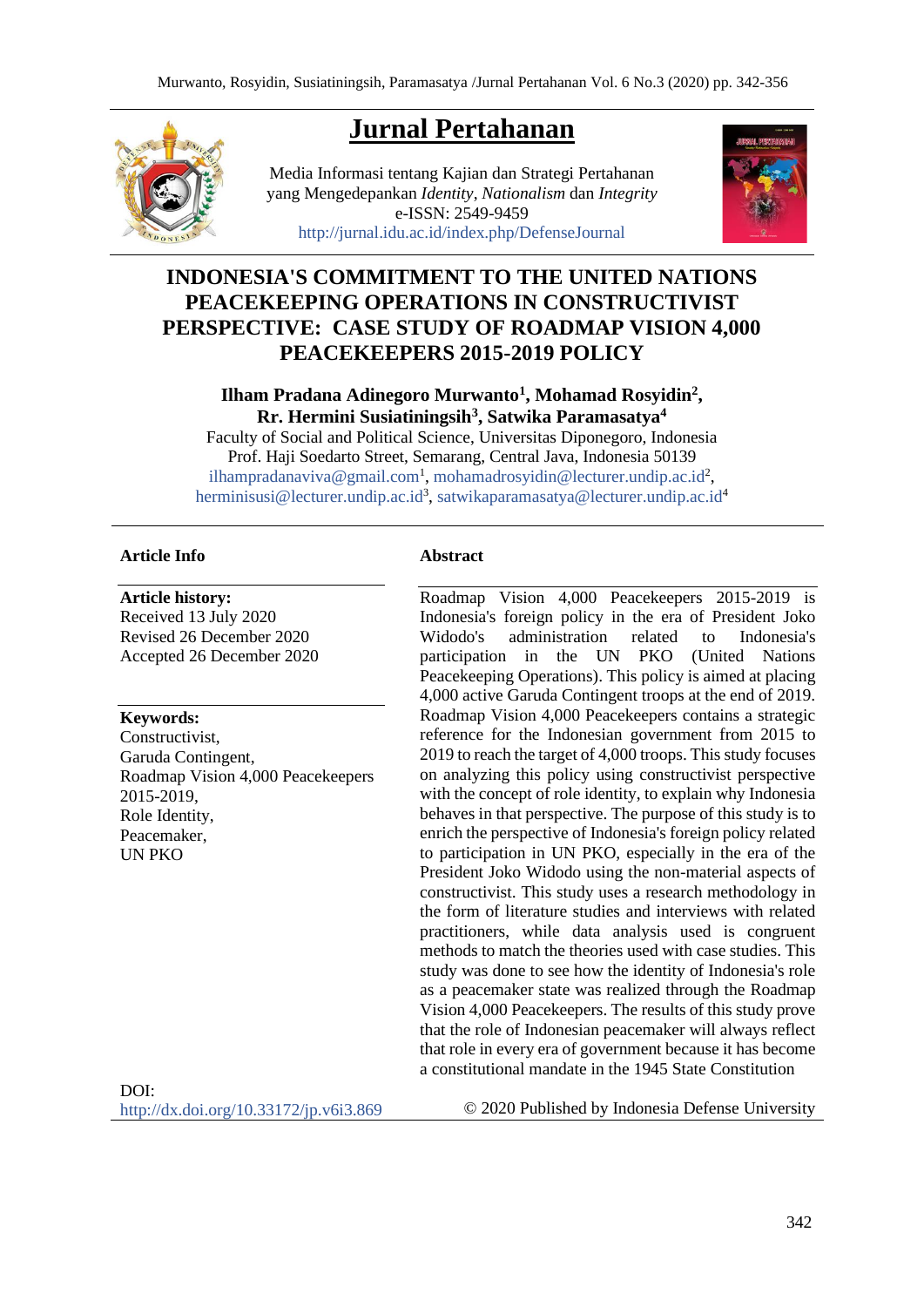## **INTRODUCTION**

In 2015, the Indonesian government issued a pretty interesting policy regarding Indonesia's involvement in the United Nations Peacekeeping Operations (UN PKO). The policy issued was in the form of a roadmap that was named Roadmap Vision 4,000 Peacekeepers 2015-2019. This roadmap is an ambitious project by the Indonesian government in its involvement with the UN PKO (The Jakarta Post, 2015). This policy was made by the Indonesian government as means, ways, and ends, hence this policy took the form of a roadmap to reach the goal of 4,000 active troops. The Roadmap Vision 4,000 Peacekeepers was first established by the Indonesian government in the Ministry of Foreign Affairs (MFA) Regulation Number 5 of 2015 (Permenlu No. 5/2015). Based on this regulation, Indonesia's involvement in the UN PKO is always carried out by respecting the basic principles of the UN PKO which includes impartiality, consent of the parties, and non-use of force, except in self-defense and defense of the mandate (Ministry of Foreign Affairs of the Republic of Indonesia, 2015a).

With the issuance of this roadmap, Indonesia hopes to improve and continue to develop its commitment to PKO (Peacekeeping Operations) activities throughout the world. This argument is supported by the proof of the statement, "Even the smallest contribution matter. They can make a difference in maintaining international peace and security." The statement was said by Indonesian Vice President, Jusuf Kalla in a meeting regarding the peacekeeping program with the UN General Assembly (UNGA). This Roadmap Vision 4,000 Peacekeepers was used as a foundation for Indonesia to continue to develop the role of maintaining peace as it had become a mandate at the opening of the 1945 Constitution (The Jakarta Post, 2015). In the fourth paragraph of the 1945 State Constitution, one of the sentences that became the goal of Indonesia was, "... and participates in carrying out

world order, lasting peace and social justice ... " (L. F. Hutabarat, 2014).

This is interesting to discuss because this is the first time Indonesia has made such a big deal policy regarding participation in the UN PKO. Previously, Indonesia's participation was only sending the Garuda Contingent without detailed planning. Before 2015, Indonesia did not have a foreign policy such as the Roadmap Vision 4,000 Peacekeepers. This is the reason why Indonesia does not show consistency with regards to sending the Garuda Contingent. Unfortunately, at the end of 2019, Indonesia failed to reach the target of 4,000 troops. The data shows the number of 2,738 peacekeepers active in December 2019 (UN Peacekeeping, 2019). However, what will be discussed in this study are the ideological factors behind this policy, which will be analyzed using constructivist. Constructivist is used instead of realism or liberalism because constructivism looks more at what causes the state to show certain behavior, which in this study will see how Indonesia's behavior regarding peacekeeping through this Roadmap Vision policy. The next paragraph will discuss how Indonesian behavior shows the inconsistency in sending peacekeeper personnel before the Roadmap Vision policy. Where the presence of this policy is a very important form of commitment to the development of Indonesia's participation in UN PKO.

Indonesia's participation in the UN PKO mission is a long journey in the history of Indonesia, where it first deployed its peacekeeping force in 1957 to help resolve the conflict between Egypt and Israel in the Suez Canal with the United Nations Emergency Forces (UNEF) I. Indonesia's contribution in the UN PKO was "slowed down" during the Soeharto era in the early 1990s. In that era, the Indonesian government reduced the sending of military troops to UN PKO because President Soeharto's administration focused more on the role of national military forces to maintain Indonesia's domestic security.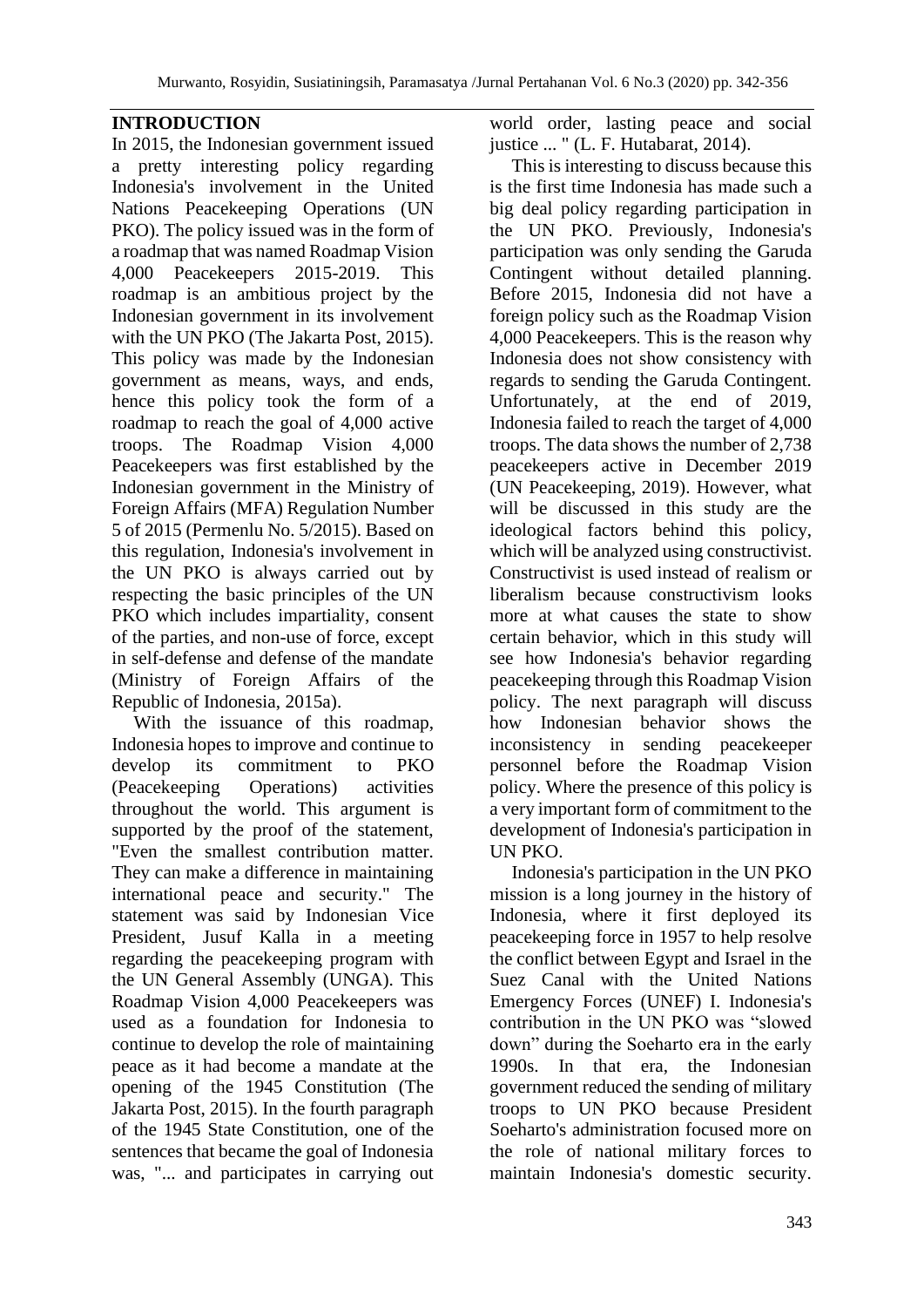Although it remained active in several UN PKO such as in Cambodia in 1992, Somalia in 1993, Bosnia-Herzegovina in 1993- 1995, and Tajikistan in 1998. Cambodia became the last mission of Indonesia which involved a fairly large number of military personnel, which is almost around 2000 personnel. After that, the number of peacekeepers deployed by the Indonesian government could be said to be quite limited. This condition then continued until 2004 (Wiharta, 2016). In 2004, under President Susilo Bambang Yudhoyono (SBY), who was also a former commander of the Indonesian peacekeeping force in Bosnia in 1995-1996, Indonesia was again actively involved in the UN PKO. Although still in a small intensity of personnel, Indonesia began to participate again in the UN PKO in Congo by sending 188 military personnel consisting of technical units and the health division (L. F. Hutabarat, 2014). Here it is shown how without a policy to regulate the sending of the Garuda Contingent, it looks inconsistent where it experiences "ups and downs" in the number of personnel.

The most notable achievement of Indonesia before the Roadmap Vision 4,000 Peacekeepers policy was the establishment of a training center called the Indonesian Peace and Security Center (IPSC) in Sentul, Bogor in 2011 by President SBY. The building of the peacekeeping training center is based on the experience of SBY when he was part of the peacekeeping force in Bosnia, where according to SBY among the 38 countries that contributed to the operation, Indonesian troops had fewer skills compared to troops military from other countries, due to constrained English language skills, lack of knowledge related to peacekeeping, and other technical obstacles such as driving expertise and the use of technology (Munawwaroh, 2011). Here it is important to explain how Indonesia's involvement in the UN PKO before the Roadmap Vision 4,000 Peacekeepers. This is used as a comparison regarding Indonesia's involvement during the Roadmap Vision 4,000 Peacekeepers which will be explained in the "result & discussion" section.

# **METHODS**

This study uses a qualitative method by analyzing how Indonesia's commitment to the UN PKO through Roadmap Vision 4,000 Peacekeepers is explained in a constructivist perspective using the concept of identity. Data were obtained through books, journals, mass media, online media, and conducting interviews with 6 (six) active personnel of the Garuda Contingent who until the writing of this study in 2020 was completed, were deployed in UN PKOIFIL (Lebanon).

Interviews were conducted on 6 April 2020, by sending a questionnaire containing questions related to this study through the WhatsApp application with 6 (six) active members of the Garuda Contingent, who rank as Colonel Inf, Lt. Col. Cpm, First Lieutenant Inf, Major Inf, and Chief Sergeant. They are currently positioned as UNIFIL Sector East Deputy Commander, Commander of the Garuda XXV-L/UNIFIL Contingent (Sector East Military Police Unit/SEMPU), Chief Tactical Operation Command (TOC) INDOBATT Konga XXIII-N, and Military Sector Staff East HQ UNIFIL. The reason for choosing an active member of the Garuda contingent was because it needed direct opinion from UN PKO practitioners in addition to statements from government officials. The contents of the interview questions are as follows:

- 1) Is Indonesia's involvement in the UN PKO based on Indonesia's role as a country that upholds peace as written in the Preamble of the 1945 Constitution?
- 2) How did this role affect Indonesia's involvement in the UN PKO?
- 3) Regarding the government's policy on placing 4,000 active peacekeepers around the world at the end of 2019, is this also based on Indonesia's role as previously explained?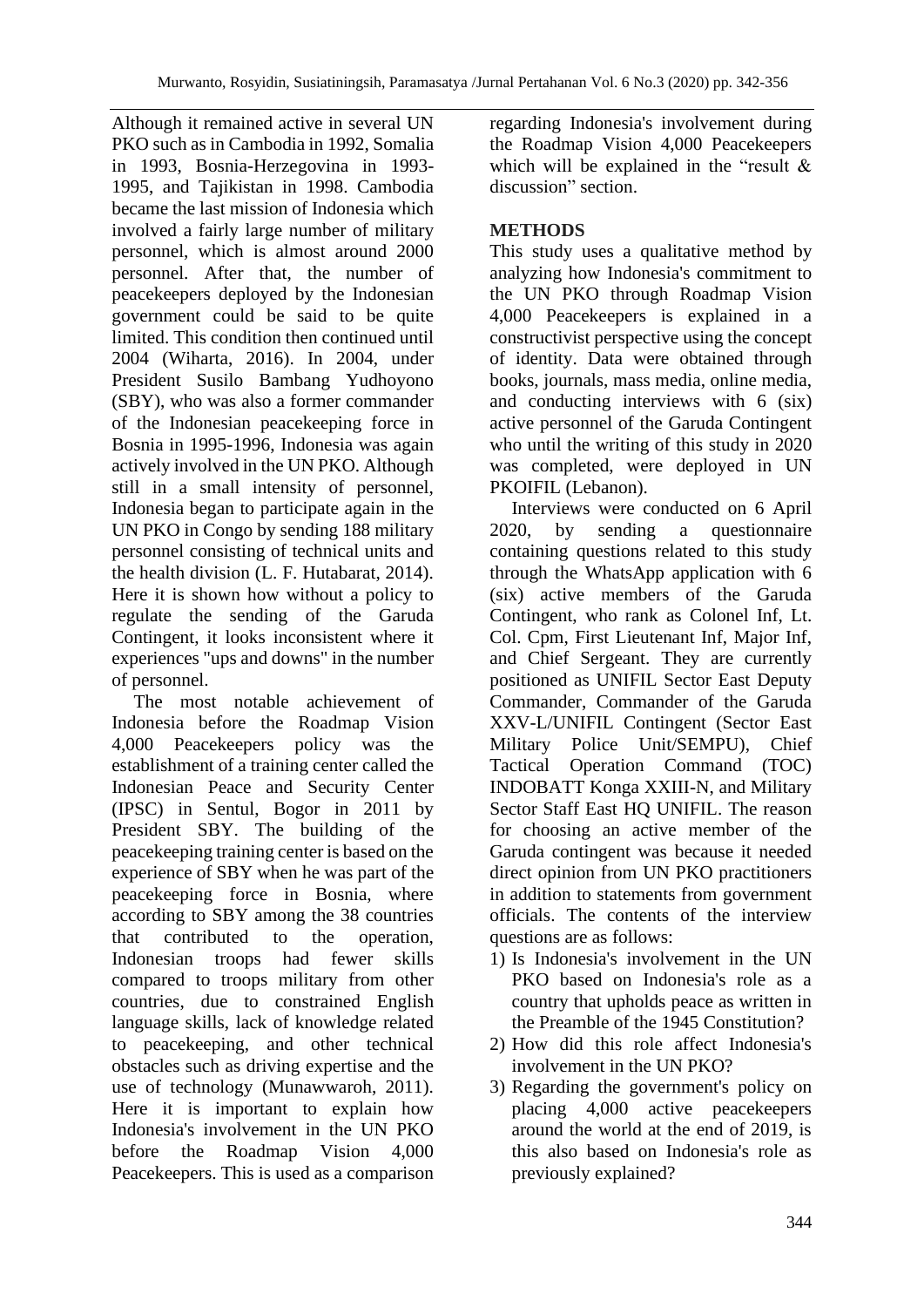4) How do you respond to the author's argument that Indonesia uses this policy to strengthen the commitment to be involved in the UN PKO?

This study uses the congruent method as a method for analyzing data. The essence of the congruent method is that the researcher chooses a particular theory and uses it to explain and predict the outcome of a particular case. Theory acts as a liaison for the existing variables, namely, the dependent variable and the independent variable; it can be deductive or take the form of an empirical generalization. The congruent method aims to find consistency between cases with predictions based on certain theories (Bennett & George, 2005)

Based on the introduction section, this study was conducted to explain how Indonesia's commitment to participate in the UN PKO through the Roadmap Vision 4,000 Peacekeepers 2015-2019 policy. The commitment shown by Indonesia through this policy will be explained from a constructivist point of view by looking at the identity of Indonesia's role as a peacemaker which has become one of Indonesia's goal in the 1945 Constitution. Constructivists are used because it departs from the main argument that Indonesia's participation is based on the factor of Indonesia's ideas on world peace, namely as a peacemaker. So, the policies undertaken must be aligned with Indonesia's ideas on world peace. This study puts forward an inter subjectivity analysis between the dependent variable, which is the Roadmap Vision 4,000 Peacekeepers and the independent variable, which is the identity of Indonesia's role as a peacemaker.

## **Previous Research**

Indonesia's policy regarding the involvement in the UN PKO itself has become a common topic among academics. However, only a few research on the Vision 4,000 Peacekeepers Roadmap policy have examined this policy. Previous researches mostly only discussed in terms of Indonesia's history in the UN PKO, the form of Indonesian diplomacy by being involved in the UN PKO, and the analysis of Indonesian government policies before the Roadmap Vision 4,000 Peacekeepers. This section will explain some of the previous studies that discuss Indonesia's participation in peacekeeping. Anwar (2014) explains how there has been a change regarding Indonesian peacekeeping participation which becomes more multidimensional. This includes cooperation with ASEAN countries. Anwar's research found that through the 2015 ASEAN Community, ASEAN countries including Indonesia are trying to realize regional development to be able to play a role in the international community including peacekeeping.

Cook (2014) discusses the most influential factors of Indonesia and Malaysia as a middle or regional power in participation in the UN PKO. This research has illustrated the multifaceted nature of Indonesian and Malaysian contributions to UN PKO. It has further illustrated that beyond official United Nations-mandated peacekeeping forces both countries pursue a proactive foreign policy towards conflict mediation and resolution – key attributes of middle or regional power status. Indeed, there are dominant trends that are found in both countries' approaches to UN peacekeeping. In both cases, the dominance of personality politics remains consistent across time in foreign policymaking even though Indonesia is presidential and Malaysia is a parliamentary system.

Hutabarat (2014) discusses the challenges and opportunities in enhancing Indonesian participation in UN PKO. Based on the realistic understanding that participation in peace operations may foster the state's national interests. Indonesia has not yet defined a clear direction to guide its position and attitude on this matter. The result says that the Indonesian government needs to establish a national policy that promotes the Indonesian national interests in the UN peacekeeping mission. A successful strategy is a long-term process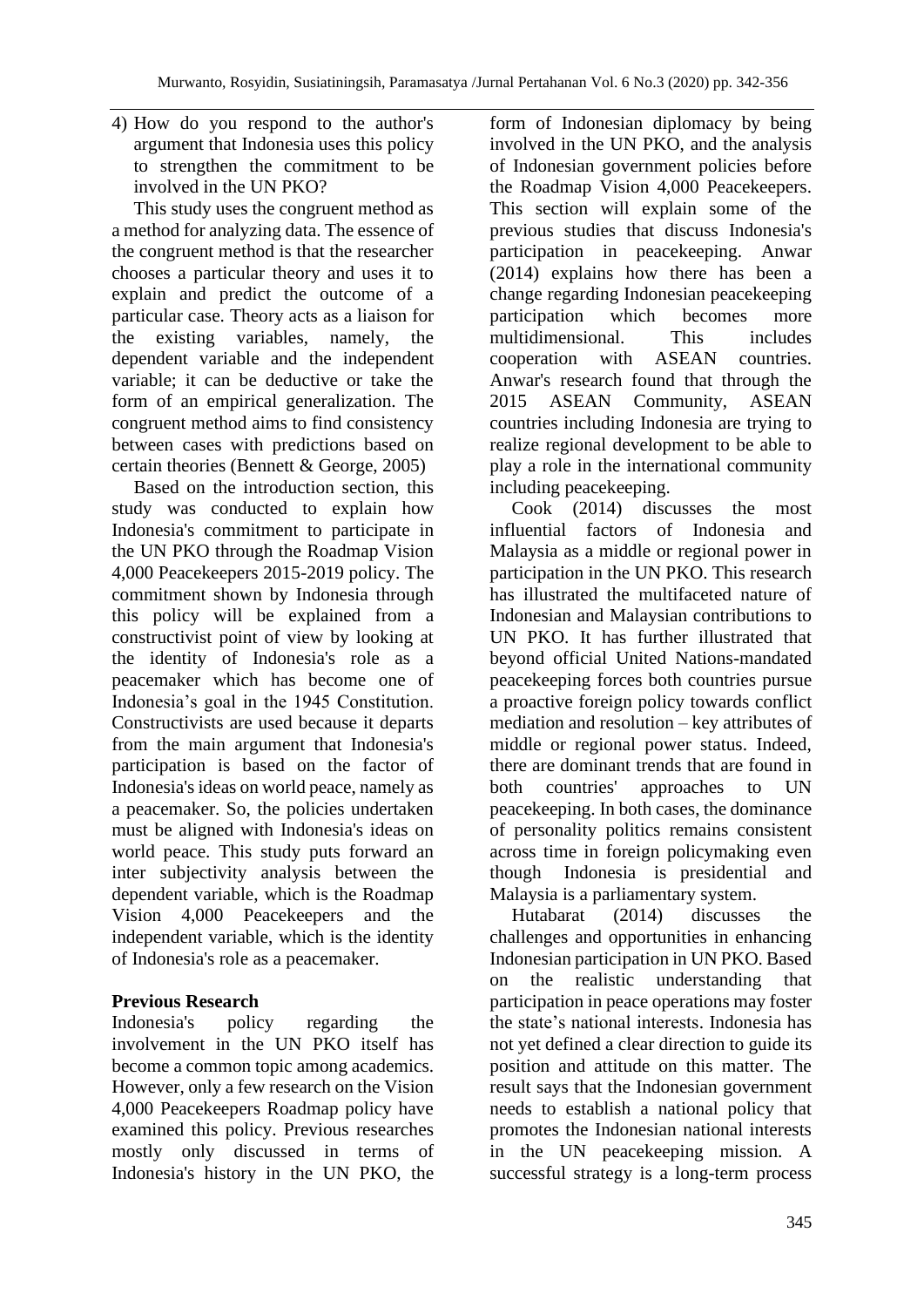that requires a strategic and holistic approach.

Capie's research (2016) is related to Anwar's research (2014). It examines the rise of Indonesia as an "Emerging Peacekeeping Power" which discusses how Indonesia, among other countries that are members of ASEAN, is the most ambitious country for its role in the UN PKO and analyzes it using the norm concept. Capie's research found that Indonesia is normatively more willing to improve its image after the 'embarrassing' incident of East Timor's independence, by establishing itself as an "Emerging Peacekeeping Power", through participation in peacekeeping.

Hutabarat (2018) discusses the role of the female Garuda Contingent personnel in the UN PKO. It discusses how the role of women in peacekeeping can encourage the success of a PKO. It was explained how the sending of female Garuda Contingent personnel was a form of PKO multidimensional development following the UN gender equality campaign. The role of women is also part of Indonesia's national strategy in peacekeeping.

Fauzia (2018) discusses the motivations behind Indonesia's increased participation in UN PKO. The phenomenon was approached multi-dimensionally by applying a comprehensive theoretical model of Bellamy and Williams (2013). The result showed that Indonesia deploys its personnel to UN PKO when it is perceived as beneficial to further its interests and ideology. State deploys its personnel to UN PKO to further its foreign policy goals (increase its national prestige and accelerate its role in international cooperation so that its voice can be heard), to further its interest to contain conflicts not to spread from their roots, to gain military advantages (international military experience, increase interoperability, legitimize the armed force), and to further its ideology of being a supportive humanitarian state. The study argued that the state does not participate simply for financial advantage, because the result found that the state would still participate even though it does not gain significant benefit economically (on the contrary, the state is burdened by training and standby costs).

Because previous studies have never discussed in detail the Roadmap Vision 4,000 Peacekeepers from a constructivist perspective, this study is aimed at enriching the perspective (through constructivists) regarding Indonesia's foreign policy in peacekeeping through Roadmap Vision 4,000 Peacekeepers by analyzing the ideological factor behind this policy.

## **Constructivist**

Constructivist is a paradigm to explain the phenomenon of international relations. Not all international issues that occur can be analyzed through a realist and liberal perspective when talking about international conflict and state cooperation. Constructivist itself looks opened about the social construction of actors and institutions, which then raises the assumption of how people and countries think and behave in world politics based on their understanding of the world around them. This is because, constructivist focuses on human awareness and its role as an actor in international relations (Ruggie, 1998).

According to Schimelfenning (Dunne et al., 2007), constructivism emphasizes how the intersubjectivity products of social structures such as culture, institutions, and social interactions can shape identity and interests. The emergence of a phenomenon that occurs in the actor will affect his actions. The perspective of a phenomenon that occurs, for constructivists is the result of social construction. The meaning of social construction is the existence of social aspects such as culture, interaction, and understanding embedded in the actor or attached to other actors that will determine his actions going forward. In international relations, constructivist exists to improve or provide a new perspective from a social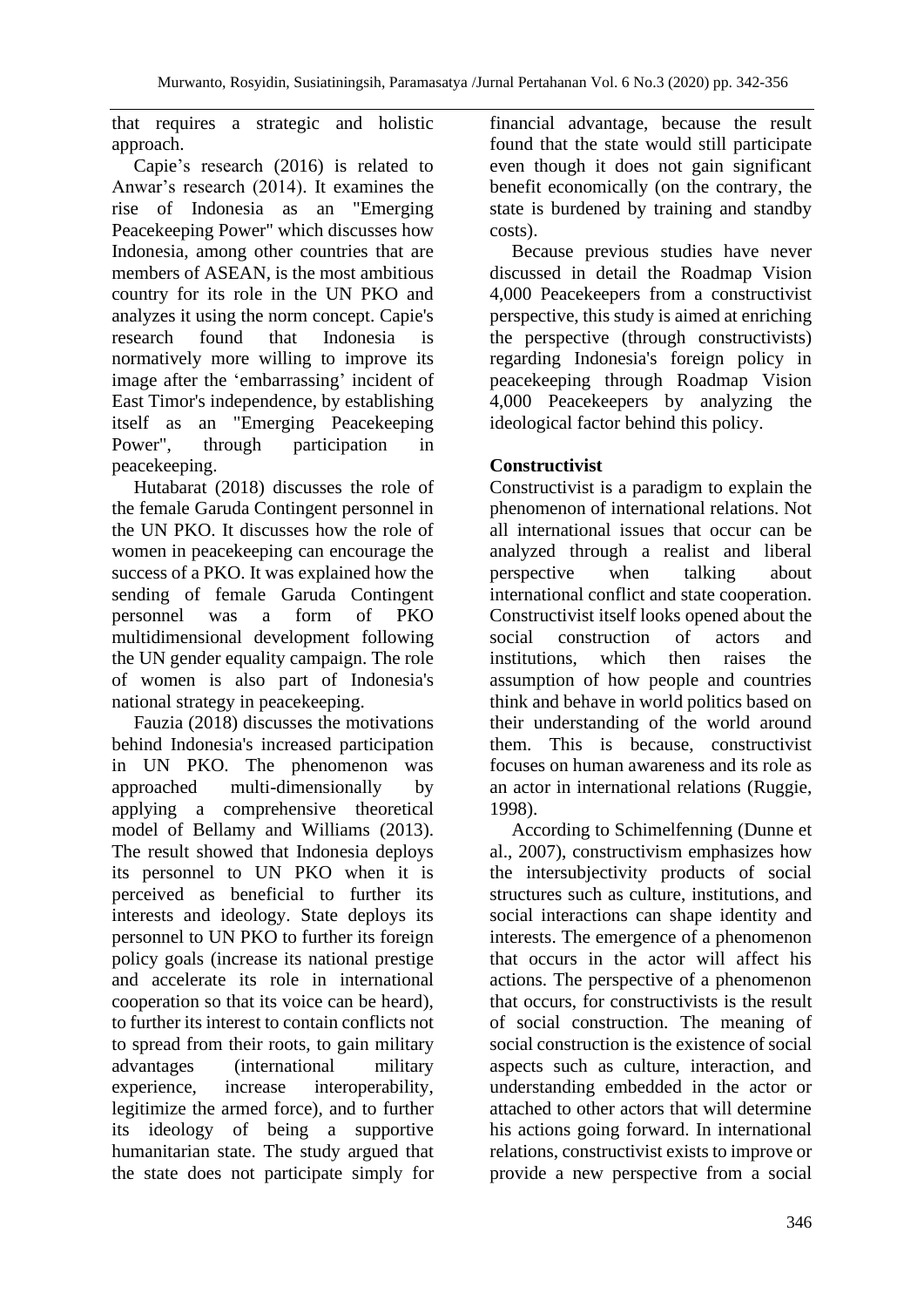point of view of pre-existing thinking. Constructivist begins with social theory in international politics, that the intended social construction is to refute the realist view of his views on the anarchic world. Constructivist sees a different perspective on the structure of international anarchy.

## **Role Identity of Constructivist**

This study will use the concept of identity. The concept of identity can be understood through two meanings. First, identity is a 'social' category, which is the attribute or characteristic that distinguishes it from the others. This conception implies identity as something that is constructed in the process of interaction with other parties. So, it takes intersubjectivity to give meaning to 'who I am/we are' and who 'you and they are'. The influence of outside actors on the way actors perceives themselves and others cannot be understood without an understanding of the broader social context in which the actors are located (Ellemers et al., 2002). Second, identity as a category of 'personal', which is the attribute or characteristic inherent in the actor whose appearance without the need to go through the process of differentiation from the others. This second definition presupposes identity as something that is self-awareness by the relevant actor without the need for intersubjectivity. Personal identity sees the actor as a unique person who distinguishes it from other personalities. According to this category, the actor acts on his own free will and purpose regardless of his position or position in the social context (Stets & Burke, 2000).

This study uses the concept of identity at the state level. According to Katzenstein (1996), the identity of a state emerges due to mutual interactions with different social environments, both domestically and internationally. A state's national identity is very important to understand its political behavior and is related to state history. Katzenstein considers that identity is a crucial aspect of the perspective of constructivists. Identity determines the type

and form of a state foreign policy. The international community also has a major influence in shaping state identity. International interaction between states makes a state seen as an active state in the international world making it the 'identity' of that state. Furthermore, this study will use the concept of role identity for analyzing Indonesia's identity reflected through Roadmap Vision 4,000 Peacekeepers. Role identity is one of the four concepts of identity from constructivist. According to Wendt (1999), role identity will determine how the position and responsibility of a state concerning other states or even non-state is.

Based on the theory used, the main argument of this study is that the Roadmap Vision 4,000 Peacekeepers as a commitment of Indonesia's involvement in UN PKO is based on one of the typologies of the identity concept of constructivism inherent in Indonesia, namely the role identity as stated in the theory section, where the role identity of Indonesia is a state that has a role to create and maintain world peace or known as a peacemaker, following the Indonesian objectives stated at the opening of the fourth paragraph of 1945 State Constitution.

#### **RESULT AND DISCUSSION Roadmap Vision 4,000 Peacekeepers 2015-2019**

Throughout the history of Indonesia's involvement in the UN PKO, Indonesia has always shown an ambitious attitude in every involvement. In February 2015, the Indonesian government issued a policy related to the involvement in the UN PKO by forming a Roadmap which was prepared based on the Indonesia's MFA Regulation Number 5 Year 2015, regarding Roadmap Vision 4,000 Peacekeepers 2015-2019. The roadmap prepared in 2015 is Indonesia's foreign policy strategy, to be able to continue to be active and contribute to the UN PKO. Based on the roadmap, it explains the objectives and background of the Indonesian government's policy to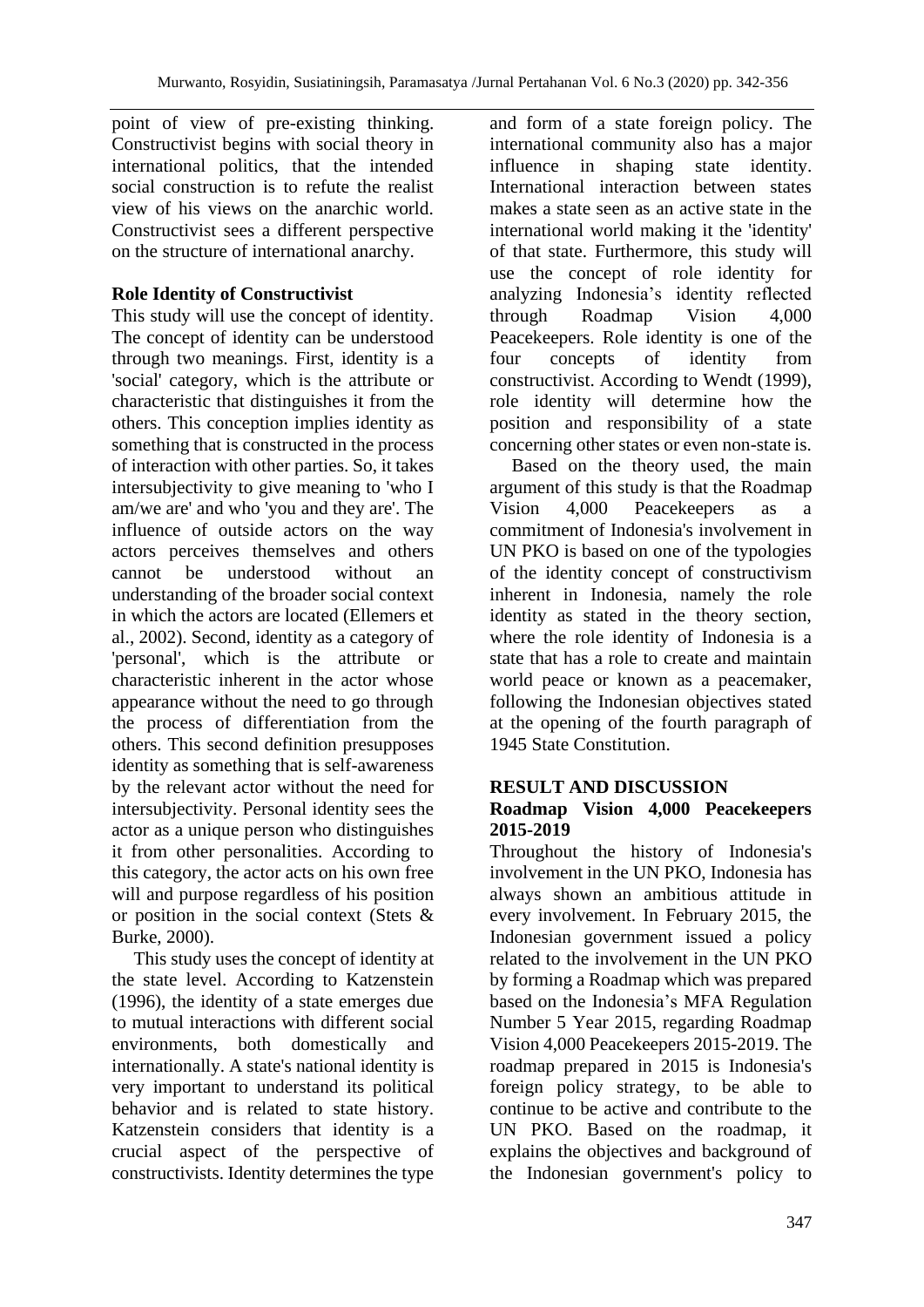increase the number of peacekeeping troops by 2019 to 4,000 personnel as a form of Indonesia's commitment to implementing order and realizing world peace, as stated in the Preamble of the 1945 Constitution *(Peta Jalan Visi 4,000 Personel Pemelihara Perdamaian 2015-2019*, 2015).

According to the roadmap, the deployment of 4,000 Peacekeepers will have positive impact in strengthening Indonesia's strategic role in various multilateral forums, especially the United Nations and creating greater opportunities for Indonesia to fill strategic positions, both at PKO and at UN headquarters. Moreover, it is hoped that this will also strengthen the credentials of nominating Indonesia as a non-permanent member of the UN Security Council (2019-2020) and the Peace Building Commission (PBC). In addition, considering Indonesian defense policy as set out in the Indonesian White Defense Paper 2015, which is the main task especially for the Indonesian military forces or *Tentara Nasional Indonesia* (TNI) which includes the implementation of military war operations, military operations other than war, and participate actively in regional and international maintenance tasks (*Peta Jalan Visi 4,000 Personel Pemelihara Perdamaian 2015-2019*, 2017)

In connection with the above considerations, the roadmap as a strategic reference needs to be developed that outlines means, ways and ends with a 2015- 2019 timeframe for achieving 4,000 Peacekeepers deployment. Implementation of the roadmap will be carried out through the mechanism of the Peace Maintenance Coordination Team or *Tim Koordinasi Misi Pemeliharaan Perdamaian* (TKMPP) established in accordance with President Regulation Number 85 of 2011 (*Peta Jalan Visi 4,000 Personel Pemelihara Perdamaian 2015-2019*, 2017).

Through Indonesia's MFA Regulation Number 1 of 2017 as a change to MFA Regulation Number 5 of 2015, Indonesia's steps to reach the target of 4,000 troops are explained in point "H" of the regulation. At this point, it is written about the steps to be taken during 2015 to 2019. Indonesia's steps from 2015 to 2019 have been repetitive, by repeating the steps every year. Mainly, this step is meeting Indonesia's targets by taking steps that are repeated every year. Indonesia's written steps include, drafting legal basis and identifies potential theaters for the implementation of the UN PKO annually from 2015 to 2019. For the number of personnel reaching the target of 4,000 troops in 2019, Indonesia will add the number of personnel involved in the UN PKO to 250-650 troops per year. The equipment of the personnel must also be maintained effectively and efficiently. This is in accordance with Indonesia's steps to carry out effective and efficient logistics management of Contingent-Owned Equipment (COE) *(Peta Jalan Visi 4,000 Personel Pemelihara Perdamaian 2015- 2019,* 2017).

The civilian aspect in the UN PKO implementation with this policy is also a concern for Indonesia, by conducting a study of the civilian capacities regulation. Increasing the effectiveness of the Garuda Contingent personnel capacities will also be increased by carrying out the finalization of the formation of an operational standby force, TNI standby Force and the Standing Police Capacity (SPC) of the Indonesian national police in every UN PKO that Indonesia joins. An annual approach with the UN is also a step for Indonesia to improve the quality and commitment of Indonesia in the UN PKO. This include by participating in the study of participation in the United Nations Standby Arrangement System (UNSAS), intensifying consultations and lobbying with UN Department of Peacekeeping Operations (UN DPKO), exploring opportunities for various strategic positions both at UN headquarters in New York and at UN PKO, and utilizing the role of the Special Committee on Peacekeeping Operations (C-34) to voice Indonesia national interest (*Peta Jalan Visi 4,000 Personel Pemelihara Perdamaian 2015 - 2019*,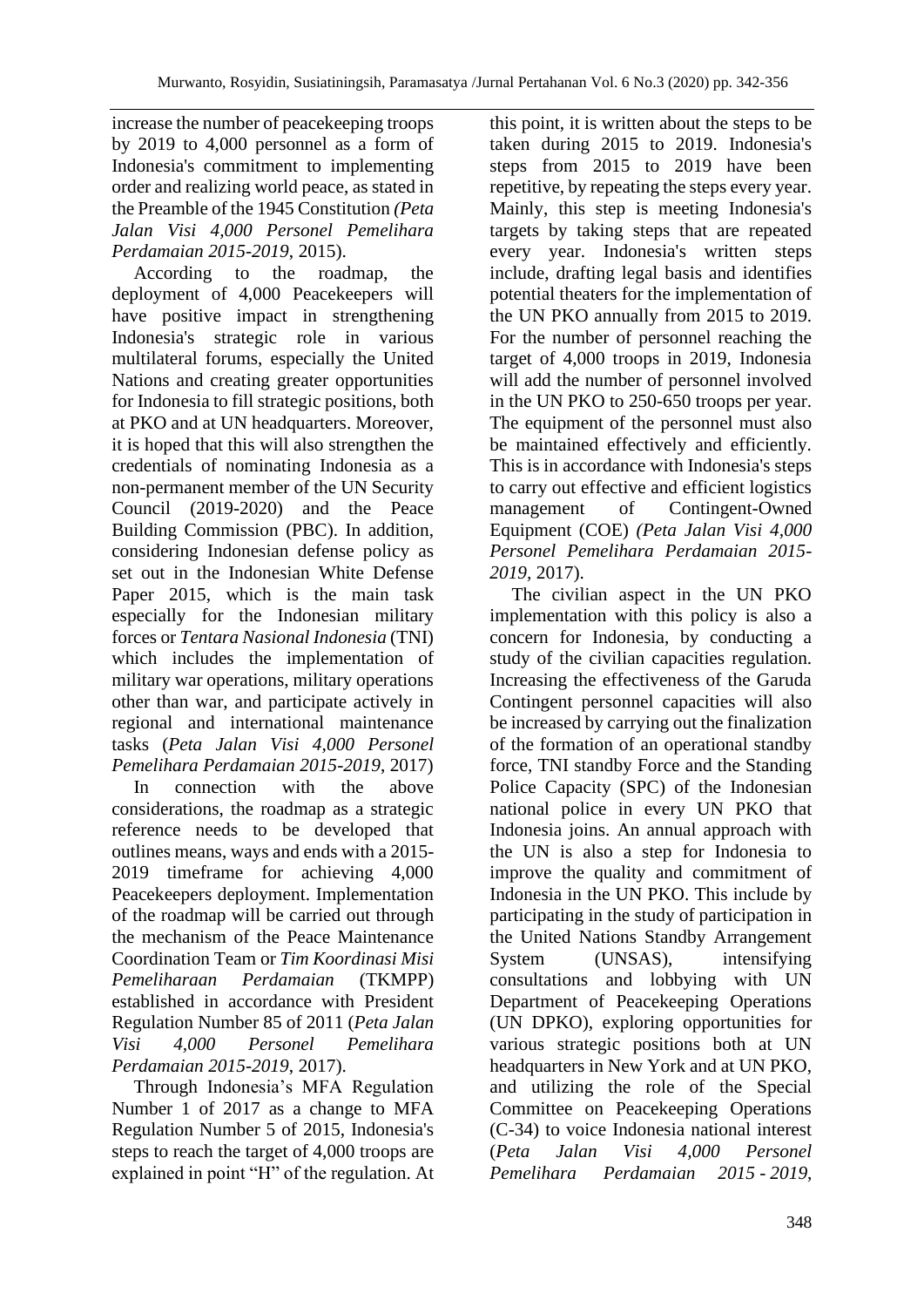2017).

At the domestic level, the Indonesian government itself is also taking steps to improve Indonesia's performance in the UN PKO. Among them is carrying out outreach activities to national stakeholders such as government officials. The implementation of ministerial level TKMPP meetings will be intensified to facilitate the coordination of the implementation of the UN PKO. Indonesia also utilized the participation and contribution to the UN PKO in supporting the nomination of RI as a non-permanent member of the UN Security Council (UNSC) for 2019-2020 period. This target has been achieved, with Indonesia being appointed as a non-permanent member of the UNSC on January 1, 2019. Visits by high ranking officials will be intensified. The visit was in the form of a comparative study of training and logistics centers and other countries participating in the UN PKO. The government will also optimize the use of Indonesia's national strategic industrial products (e.g. PT. Pindad) by the Garuda Contingent in UN PKO participation. To see the success of this policy, an evaluation will be carried out annually by relevant officials (*Peta Jalan Visi 4,000 Personel Pemelihara Perdamaian 2015-2019*, 2017).

With this policy, Indonesia government will also expand certain aspects. Such as by conducting socialization regarding increased participation of female peacekeepers. The socialization aims to optimize the involvement of the International Association of Women Police in encouraging an increase in the number of female peacekeepers. Indonesia will also improve its performance in the ASEAN regional community. Indonesia will encourage the acceleration of the development of the ASEAN Peacekeeping Centers Network (APCN). This also indicates that, Indonesia is not only trying to improve performance in PKO for itself, but also in PKO performance for ASEAN as a whole. Indonesia itself will also try to maintain the potential of the top ten countries with the most personnel contributions *(Peta Jalan Visi 4,000 Personel Pemelihara Perdamaian 2015- 2019*, 2017).

#### **Indonesia' Role Identity Under Jokowi's Era on Peacekeeping**

The foreign policy during Jokowi's period had a different orientation from the SBY administration, who was very active in being active in the international world or commonly referred to as 'outwardlooking'. Jokowi prioritizes domestic politics that are "inward-looking". In his leadership, Jokowi is known as a more 'domestic' figure. This argument can be proven through several policies that provide evidence of the inward-looking tendency of policies carried out by Jokowi, such as the intensification of infrastructure development and the empowerment of small and medium enterprises throughout Indonesia (Connelly, 2014).

First, it needs to be explained regarding what identity are attached so as to make the 'identity' of Indonesia in peacekeeping. Based on previous explanations, Indonesia has long been involved in peacekeeping activities. The question is why does Indonesia behave this way? To explain this, it is necessary to return to the early days of the founding of Indonesia. When formulating the objectives of the Indonesian state listed in the Preamble of the 1945 Constitution, Sukarno explicitly explained the objectives of Indonesia. Indonesia's identity related to peacekeeping is explained in the fourth paragraph. Through the phrase "... participate in carrying out world order based on independence, lasting peace and social justice", Indonesia has the principle to uphold and strive to achieve world peace. This proves that, Indonesia was founded with the aim of one of which is to maintain world peace. The government is legally mandated by the constitution to actively contribute to maintain and create world peace and security. Aside from being based on Indonesia's basic constitution which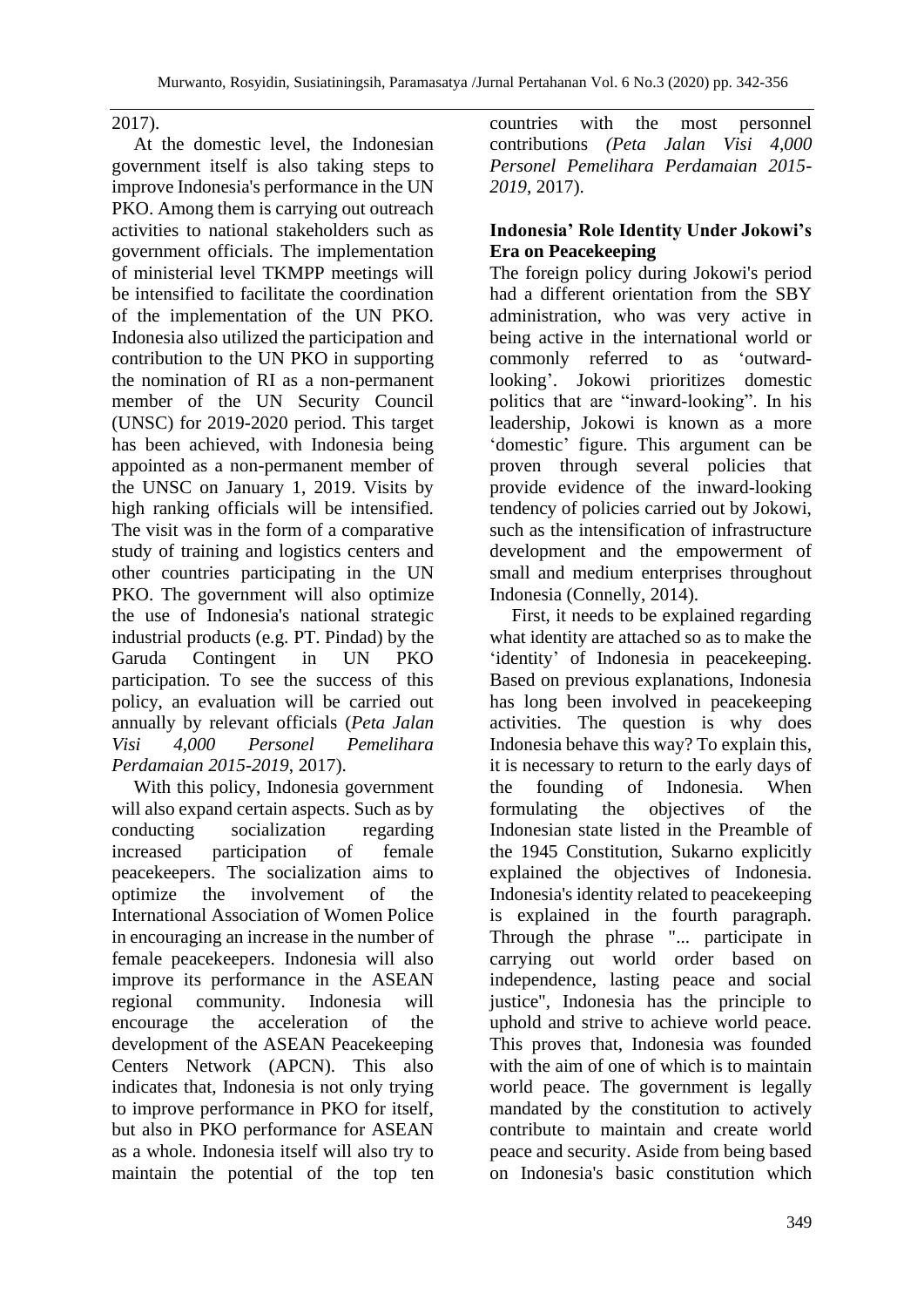requires participating in world peace, Indonesia's participation is also based on the UN mandate which requires all member countries to contribute actively to world peace. This mandate is written in article 43 paragraph 1 of the UN Charter which reads:

All Members of the United Nations, in order to contribute to the maintenance of international peace and security, undertake to make available to the Security Council, on its call and in accordance with a special agreement or agreements, armed forces, assistance, and facilities, including rites of passage, necessary for the purpose of maintaining international peace and security (Gray, 2008).

The same statement was made by six members of the Garuda Contingent who at the time of writing this study (2020) were assigned to UN PKOIFIL. Based on the results of the interviews conducted by the author for those six personnel, it can be drawn an outline that the reason for Indonesia to participate and be active in PKO is based on Indonesia's role as stated in the fourth paragraph of the Preamble of the 1945 Constitution. One of the interview speakers, who is the East Deputy Commander of UNIFIL, also emphasized that Indonesia participated in the UN PKO because of ideas that are based on Indonesia's role in realizing world peace instead of material capabilities such as the United States. Commander of the Garuda Contingent XXV-L/UNIFIL Contingent (Sector East Military Police Unit / SEMPU) also added that Indonesia's participation in the UN PKO itself is an important indicator of the extent of Indonesia's ability to carry out its role as a peacemaker in the international world.

Then it is necessary to look at the perception of world peace by Indonesia. World peace for Indonesia is international stability. As written in the 1945 Constitution, Indonesia is ready to play a role in participating with the aim of creating international stability. Indonesia is ready to play a role in areas that are geographically far from Indonesia only to be able to carry

out Indonesia's tasks with the ultimate goal of creating world peace. For Indonesia, participating in the UN PKO is considered a concrete step to be active and consistent in peacekeeping (Ministry of Foreign Affairs of Republic of Indonesia, 2019). UN PKO is considered the most strategic instrument to achieve Indonesia's goals as written in the 1945 Constitution. According to Ryamizard Ryacudu, Indonesia's role is very influential if it is active in efforts to prevent conflict. According to him, participation in the UN PKO will gradually affect the prevention and resolution of international conflicts (Kompas, 2019). Jusuf Kalla also made the same statement when he was still vice president in June 2019. According to Jusuf Kalla, the track record of participation in the UN PKO has made this instrument one of Indonesia's leading diplomacy to create an ecosystem of peace and stability globally (Haq, 2019). Indonesian identity in peacekeeping is recognized and is an obligation to be implemented through attitudes shown through the implementation of foreign policy by every era of president in Indonesia. This indicates that the Roadmap Vision 4,000 Peacekeepers policy is a reflection of Indonesia's identity related to peacekeeping. Jokowi himself is aware of this Indonesian identity. During a speech at IPSC, Bogor on 31 August 2018 in order to release the Garuda Contingent for UN PKOIFIL and MONUSCO, he said that he is proud to release the Garuda Contingent for peace missions in the Republic of Congo and Republic of Lebanon. Proud to help maintain world order which is mandated by our constitution (Widiastuti, 2018). This indicates that Jokowi is aware of this identity and realizes it through the policy of Indonesia's role in peacekeeping through active participation in the UN PKO.

It can be concluded that, Indonesia has a state identity, namely as a peacemaker. State identity as peacemaker is defined as a state that seeks to create stable and peaceful conditions by means of mediation,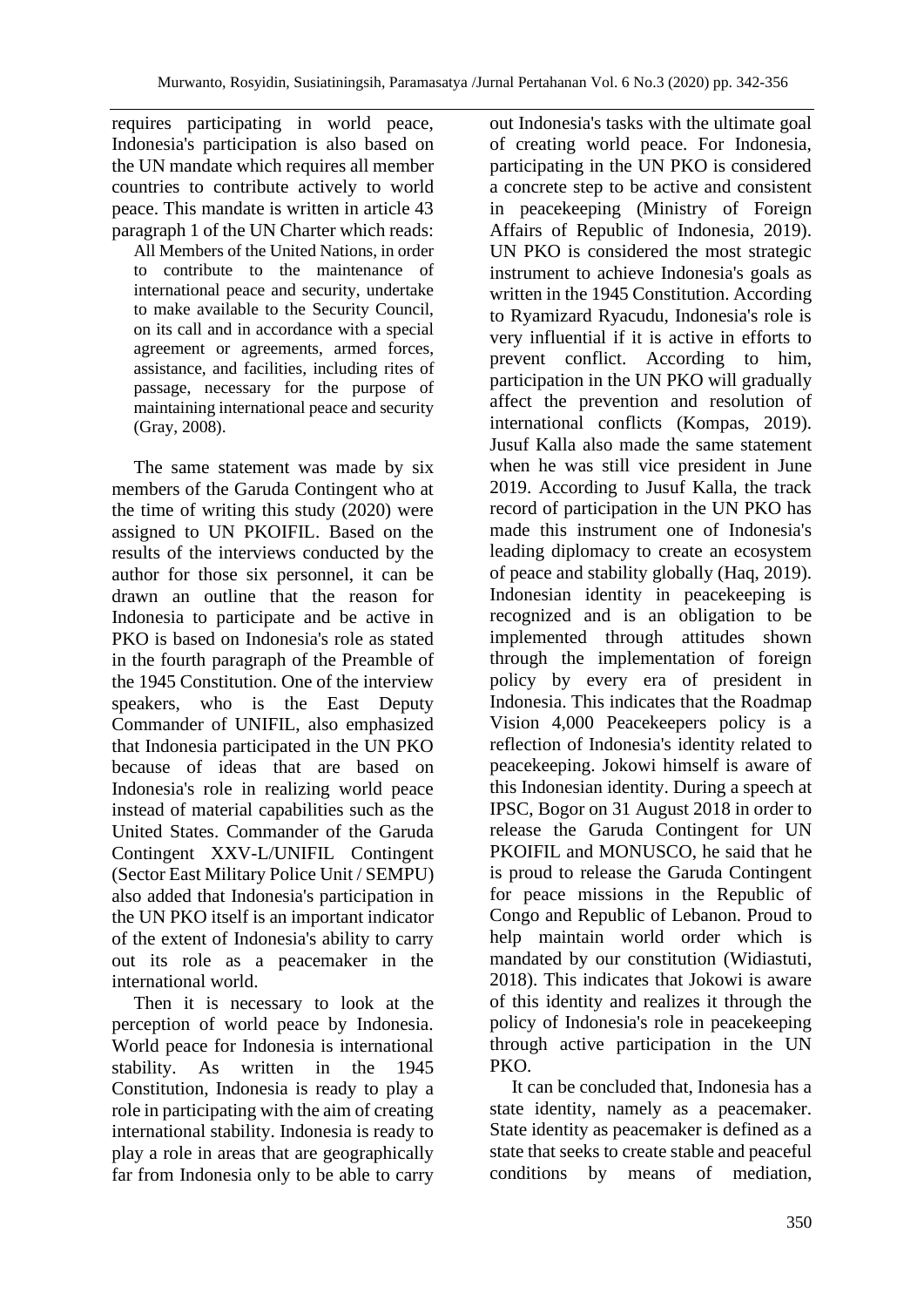prevention, and resolution of a conflict that occurs (United Nations, 2012). According to the concept of identity from constructivist, Indonesian identity is included in the category of state role identity. Role identity is an identity based on the position and responsibility of a country for a particular role (Wendt, 1999). The identity of this role as peacemaker makes Indonesia have a role and responsibility to uphold, create, and maintain peace in the world because it has become the mandate of Indonesia's basic constitution. Indonesia uses this role to actively participate in the UN PKO. Jokowi himself realizes that Indonesia's identity role as a peacemaker should not be abandoned. Through his previous statement, Jokowi realized that this role was an obligation and Indonesia should be proud of this role.

Although the main focus of Jokowi era is 'inward-looking' which tends to be domestic, 'outward-looking' commitments such as participation in the UN PKO must be maintained by the state. Because this role is one of the goals of the Indonesian state, it must be realized by every leadership regardless of the differences in the main focus of each government. Jokowi still views this identity as important because it is correlated with Indonesia's foreign policy. The identity of Indonesia's role as peacemaker is a form of Indonesia's 'free and active', where the correlation of the 'free and active' principle and the role of peacemaker intersect with one another. The same thing was shown in statements from Ryamizard Ryacudu and Jusuf Kalla. Based on their previous statements, they are aware of the role that Indonesia bears as a world peacemaker. The statements that have been explained by several previous state figures reflect the premise of constructivist. Because basically, constructivist itself sees openly about the social construction of actors and institutions, which in turn raises the assumption that how people and countries think and behave in world politics is based on their understanding of the world around them. This is because constructivist focuses on human consciousness and its role as an actor in international relations (Ruggie, 1998). It can be seen that there is a social construction of the actors. Through the statements of these government officials, it can be understood that they have ideas and attitudes based on their understanding on the world around them, namely an understanding on the mandate of Indonesia's goals written in the constitution related to world peace. This then forms a social construction which then develops into a state behavior which is applied through Indonesian policies in maintaining world peace, so that in the end it forms a state identity, namely the identity of Indonesia's role. The role of the Indonesian peacemaker reflects the principle of Indonesia's 'free and active' foreign policy which is active in world peace efforts and is free not to take sides with any side in being involved in peacekeeping. Thus, the identity of peacemaker remains an important thing in Jokowi era because it is a constitutional mandate and is something that must be upheld by Indonesia. The importance of this identity role is manifested by Jokowi through the implementation of the Roadmap Vision 4,000 Peackeepers policy.

#### **Indonesia's Commitment on UN PKO through Roadmap Vision 4,000 Peacekeepers**

This section will explain about statements from related government officials which are a form of Indonesia's commitment to the UN PKO through the Roadmap Vision 4,000 Peacekeepers and include what behavior Indonesia shows through this policy. Based on the main argument of the author, this policy is a product of Indonesia's increased commitment in the UN PKO which is based on the identity of Indonesia's role as a peacemaker. According to history, Indonesia has been involved in PKO more than half a century ago. Indonesia itself has experienced up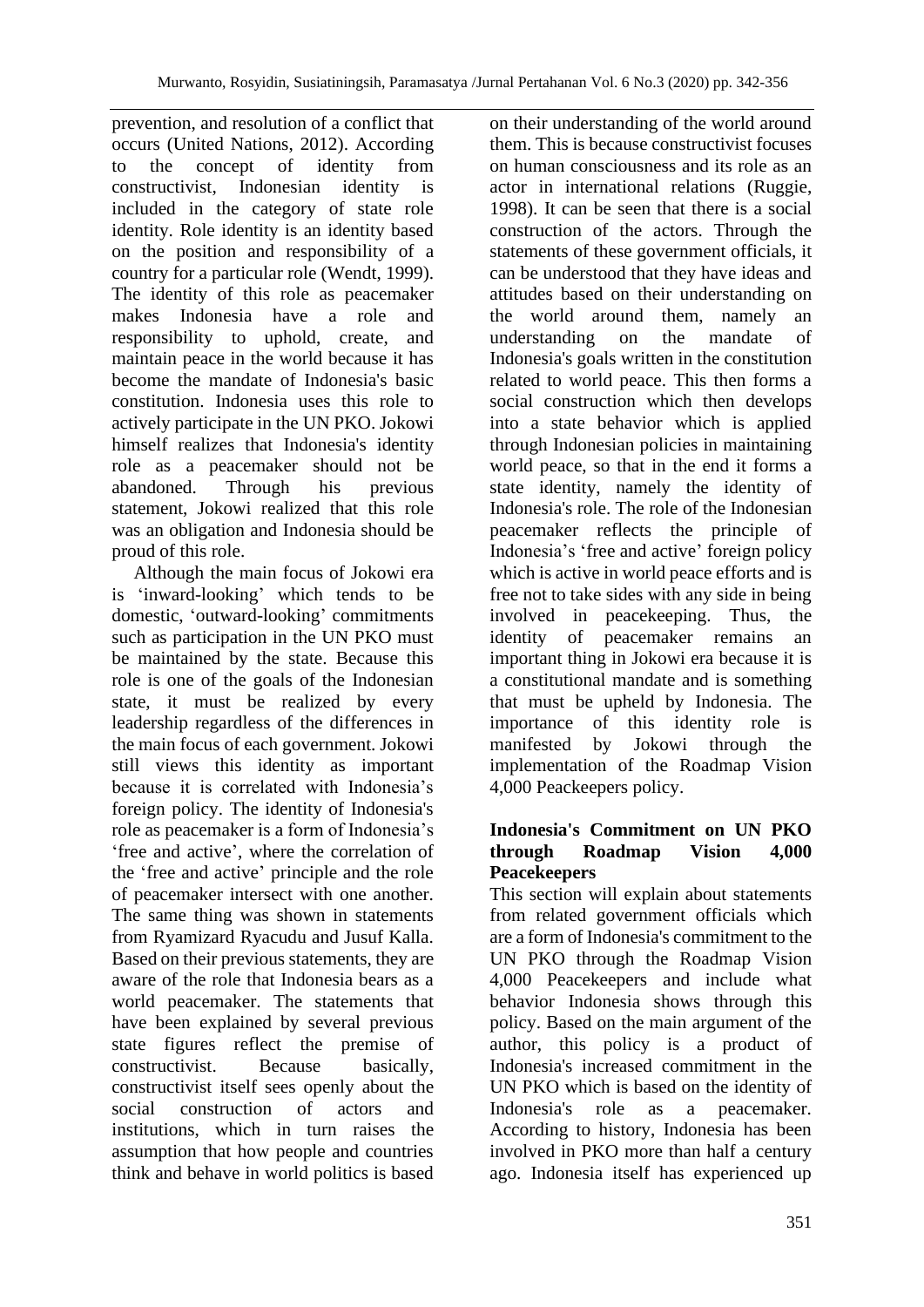and down in its participation in the UN PKO. As has been explained in the introduction section, the increase in Indonesia only significantly started during the SBY administration. Based on this increase, it can be attributed to the part of Indonesia's Role Identity Under Jokowi's Era on Peacekeeping where Jokowi, who inherited the responsibility of Indonesia's role as peacemaker, proved to be aware of the importance of Indonesia's role as manifested through this policy.

Through the Roadmap Vision 4,000 Peacekeepers policy, it can be seen how Indonesia behaves in participating in the UN PKO. Indonesia tends to be idealistic about its involvement in the UN PKO. Two different sides can be identified which explain why the state participates and increases its commitment in the UN PKO, namely idealistic and realist behavior. On the one hand, the idealist side assumes that states will participate in the UN PKO out of an obligation to protect international peace and preserve international norms and values. Achieving these norms and values will cause countries to participate in peacekeeping. On the other hand, the realist side states that states do whatever they can to give their power resources, to protect and preserve their national interests (Neack, 1995). Based on the identity of Indonesia's role as a peacemaker, Indonesia tends to lead to an idealist side. If we see from the idealist side, the goal which becomes the mandate of the constitution in Indonesian peacekeeping is in accordance with the statement "... to protect international peace and preserve international norms and values" from the idealist side.

Roadmap Vision 4,000 Peacekeepers itself contain many political aspects that tend to be idealistic in its implementation. This argument is based on the policy objectives that have been explained in introduction. The benefits of increasing Indonesia's role in the UN PKO are indeed likely to be political. According to Sorenson & Wood (2004), politically, states that increase their commitment to the

UN PKO will get the following benefits; increasing the profile of the state as a world community, gaining authority, being able to carry out and increasing their interests in the sphere of peacekeeping, forming or enhancing the leadership status of a country, and opening up opportunities for the state to integrate and cooperate in international and regional scope, especially in the military aspect. This explained Indonesia's political goals through this policy itself are evidenced by Indonesia's goals, among others, to occupy the top 10 contributing countries with the most troops in the UN PKO, maintain good relations between countries so that Indonesia's image will be better in the eyes of the world, fighting for international peace and stability, and most of all, is Indonesia's bargaining tool in the nomination as a nonpermanent member of the UNSC, which was then truly realized (Widiastuti, 2018). This indicates that Indonesia is more likely to be political (idealist side) in accordance with constructivist which is not focused on the material (realist side) in participating in the UN PKO.

Indonesia Peace and Security Center (IPSC) is an important aspect in determining the success of the Roadmap Vision 4,000 Peacekeepers policy. IPSC, which was established in 2011, has become a forum and a key part of enhancing all forms of Indonesian capability to participate in the UN PKO. Jokowi's government is increasingly developing the multidimensional IPSC role. Not only improving the capabilities of the Garuda Contingent military personnel, Jokowi also commissioned IPSC to give priority to the capability enhancement of the civil component of the Garuda Contingent. The task of increasing the capability of the civil component is aimed at professionals such as legal experts, technicians, medical personnel, and other relevant professionals (L. Hutabarat, 2018). In addition, statement from Representative of Commission I of the Republic of Indonesia House of Representatives Asril Hamzah Tanjung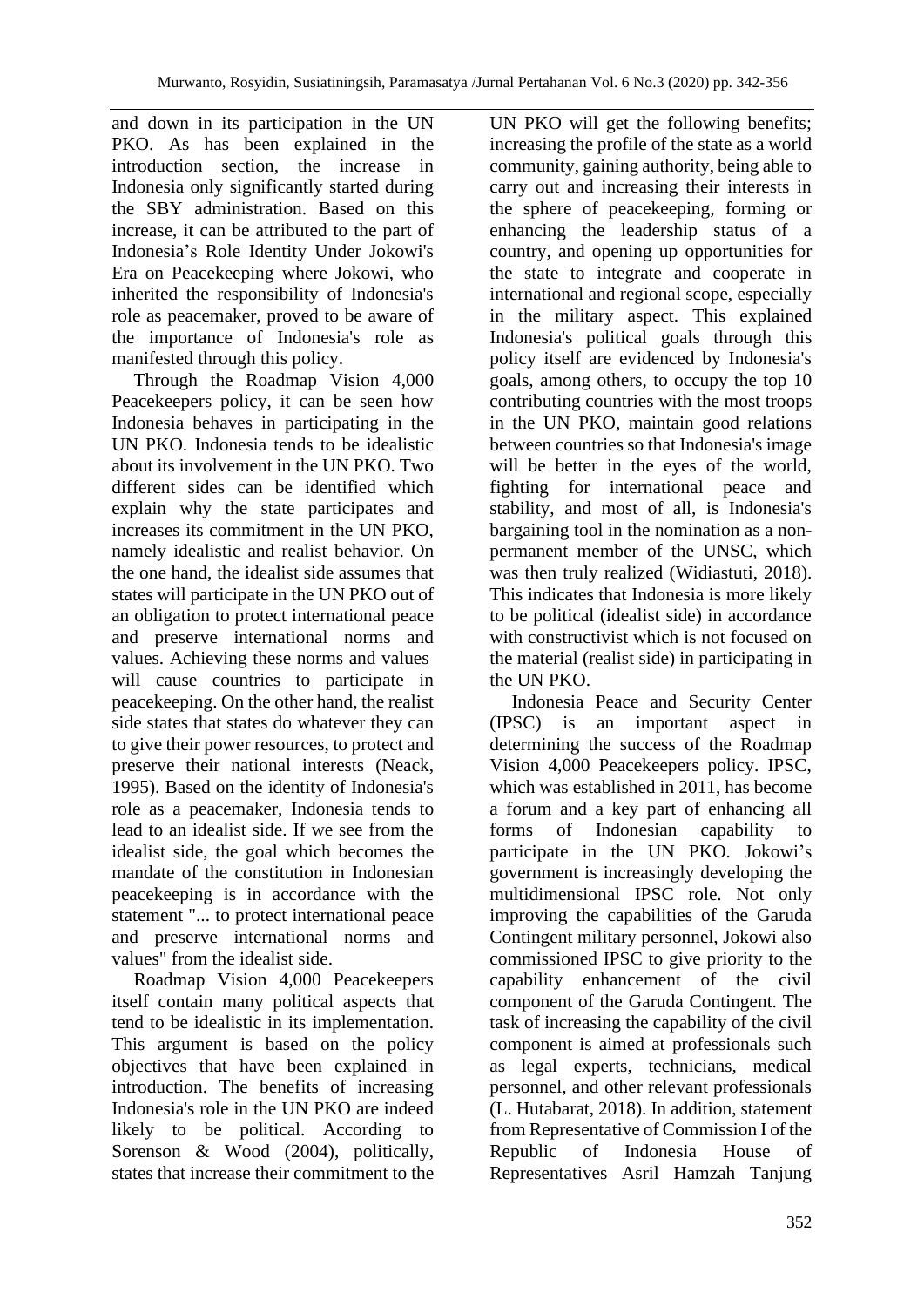said, with the international dynamics that occur, IPSC is Indonesia's base building in long-term peacekeeping, because Indonesia's participation is highly expected by the international community (Dewan Perwakilan Rakyat Republik Indonesia, 2018). This proves that the government is empowering IPSC to be able to achieve the targets of the Roadmap Vision 4,000 Peacekeepers and be able to benefit Indonesia's participation in the UN PKO for now and in the future.

The Roadmap Vision 4,000 Peacekeepers policy also makes Indonesia an example of another state in its role as a peacemaker. It is hoped that through this policy, other states can be called upon and trying to do the same, by committing to maintain world peace. This indicates that, the identity of the role as a peacemaker is also sought to be a positive example of Indonesia in peacekeeping as part of Indonesia's identity to the world community. This argument is supported by a statement from Retno Marsudi (2015) at the Asia-Pacific Regional Meeting on Peacekeeping on 28 July 2015 which said that Indonesia will not be tired of continuing to be an example of other countries to increase their contribution in a noble effort towards world peace through the UN PKO and Indonesia is an example of a visionary country and contributor that is highly committed to world peace and security through the UN PKO (Witular, 2019).

Roadmap Vision 4,000 Peacekeepers themselves are also supported by Jokowi as a form of Indonesia's commitment to increase participation in maintaining world peace through the UN PKO, apart from the goal of occupying the top 10 contributing countries with most troops and nonpermanent members of the UNSC. In facilitating this policy, Jokowi formed President Regulation Number 86 of 2015 regarding the sending of the peacekeeping mission which became the legal basis for sending the Garuda Contingent as a form of Jokowi's support in this policy (Panduwinata & Fitriani, 2018). Jusuf Kalla as vice president also responded by implementing this policy. He said that Indonesia remains in the path of a stable commitment to realize the vision of 4,000 peacekeepers by the end of 2019 (The Jakarta Post, 2015). Based on Jokowi's form of support and statements from Jusuf Kalla and Retno Marsudi (2015), it can be seen that there are non-material aspects of Indonesia's reasons for implementing this policy. Through the identity of Indonesia's role as a peacemaker, the reason for increasing commitment to the UN PKO through this policy is to become an important country in maintaining world peace. Where milestones achieved by Indonesia through increased commitment include non-material things, such as being able to become a non-permanent member of the UNSC which will increasingly give Indonesia wider influence in the role as a peacemaker.

Through interviews with six interviewees, an outline of this Roadmap Vision 4,000 Peacekeepers policy can be found. Overall interviewees outlined that this policy was to increase commitment to realize Indonesia's role as a peacemaker. The practitioners viewed this policy as being formed to gain credibility from the world community to Indonesia in helping to bring about world peace. According to them, trust is very important to be obtained which is now able to receive the benefits of being appointed as a non-permanent member of the UNSC. In addition, with high trust from the world community, Indonesia will be able to facilitate themselves in establishing multilateral and bilateral relations as well as facilitate in carrying out Indonesia's foreign policy.

## **CONCLUSION**

Throughout the history of Indonesia's involvement in the UN PKO, Indonesia has always shown an ambitious attitude in each of its engagements. In February 2015, the Indonesian government issued a policy related to involvement in the UN PKO by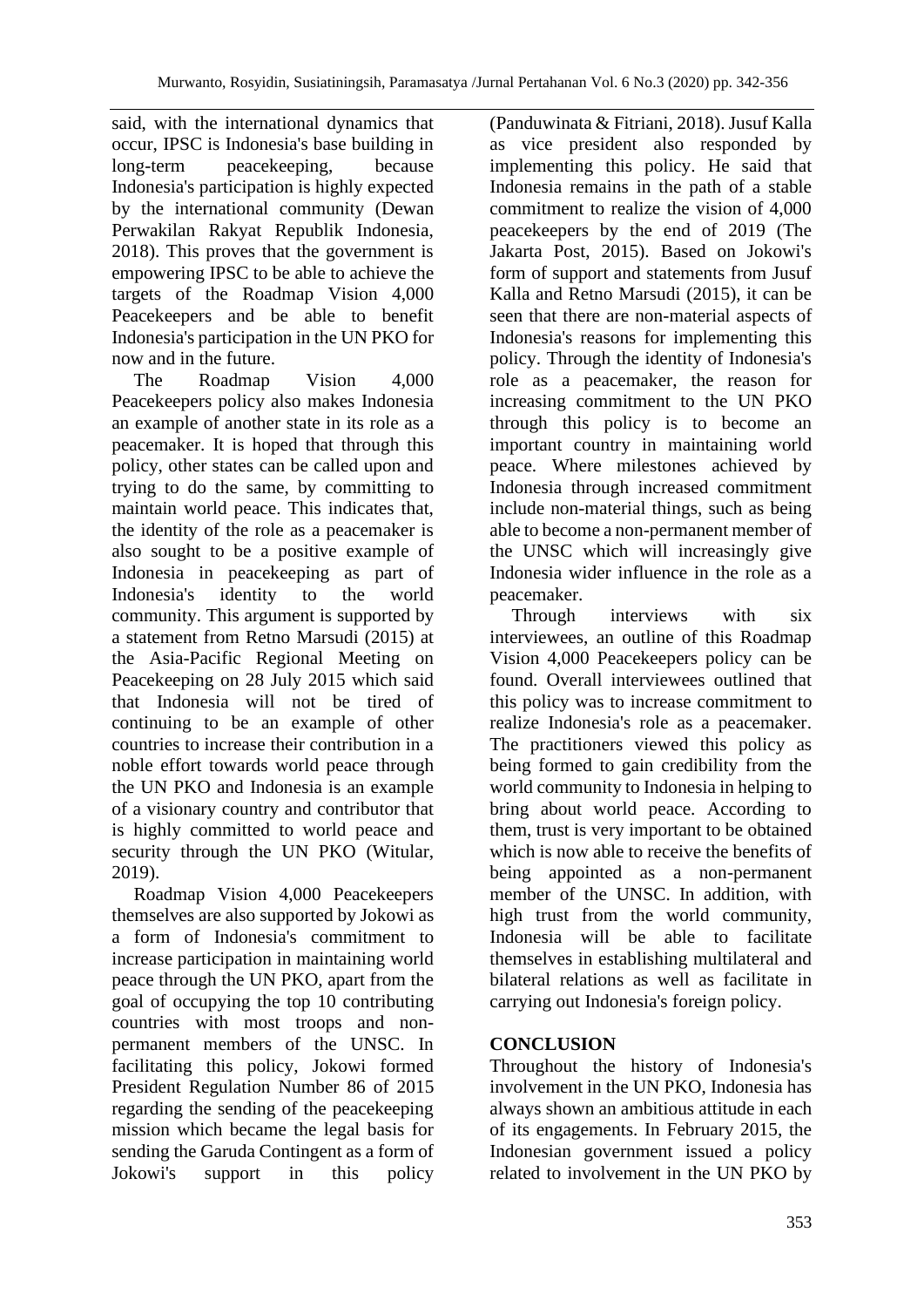forming a roadmap based policy, based on the Indonesia's MFA Regulation Number 5 of 2015, to achieve the target which is placing 4,000 peacekeepers worldwide who are in the UN PKO by the end of 2019 from 2015. This foreign policy is called Roadmap Vision 4,000 Peacekeepers 2015- 2019. The roadmap drawn up in 2015 is Indonesia's foreign policy strategy, to be able to continue to be active and contribute to the UN PKO. Based on the roadmap, the objective and background of the Indonesian government's policy to increase the number of peacekeeping forces by 2019 to 4,000 personnel is a form of Indonesia's commitment in carrying out order and realizing world peace, as stated in the Preamble of the 1945 Constitution. This was later raised by the author as the main topic in this study.

Through the concept of identity of constructivist as the theory for analyzing, the researchers have found that it was true that the Roadmap Vision 4,000 Peacekeepers policy was a manifestation of Indonesia's role as a peacemaker. The role of Indonesia itself has been mandated explicitly in the 1945 Constitution on the fourth paragraph, which shows the role that Indonesia must play in the international community. Not only in the state constitution, the identity of Indonesia's role as a peacemaker is also based on the mandate by UN contained in the UN Charter Article 43 Paragraph 1. This correlated with the concept of role identity, where the role identity inherent in a country, in this case is Indonesia, is able to explain the behavior and reasons for the role of the state in such a way.

Through the Roadmap Vision 4,000 Peacekeepers, it can be seen that Indonesia shows an idealistic behavior in implementing this policy. This idealistic behavior shows the non-material aspects of the reasons for Indonesia being involved in the UN PKO. This is correlated with the main reason Indonesia issuing this policy which was to increase commitment in UN PKO participation, based on the identity of Indonesia's role as a peacemaker. Jokowi uses this policy to continue carrying out the principle of Indonesia's foreign policy in such a way as a form of implementing constitutional mandate for state policies that must not be abandoned, regardless of Indonesia's material capabilities. This is where this study exists to explain why Indonesia is implementing the Roadmap Vision 4,000 Peacekeepers policy in the concept of identity from constructivist, because there are non-material aspects that explain why Indonesia shows such behavior towards participation in UN PKO through this policy. The Roadmap Vision 4,000 Peacekeepers policy itself is able to give high trust to Indonesia from the world community, which in the end is able to create an easy way for Indonesia to carry out its role as a peacemaker.

# **REFERENCES**

- Anwar D. F. (2014). *Indonesia's Peacekeeping Operations: History, Practice, and Future Trend*. in: Aoi C., Heng Yk. Asia-Pacific Nations in International Peace Support and Stability Operations. New York: Palgrave Macmillan.
- Bellamy, A. J., & Williams, P. D. (2013). *Providing Peacekeepers: The Politics, Challenges, and Future of United Nations Peacekeeping Contributions* (A. J. Bellamy & P. D. Williams (eds.)). Oxford University Press.
- Bennett, A., & George, A. (2005). *Case Studies and Theory Development in the Social Sciences*. MIT Press.
- Connelly, A. (2014). *Indonesian foreign policy under President Jokowi*. Lowy Institute.
- Dewan Perwakilan Rakyat Republik Indonesia. (2018). *IPSC Modal Indonesia Berkontribusi Dalam Perdamaian Dunia*. Dpr.Go.Id.
- Dunne, T., Kurki, M., & Smith, S. (2007). *International relations theories : discipline and diversity*. Oxford University Press.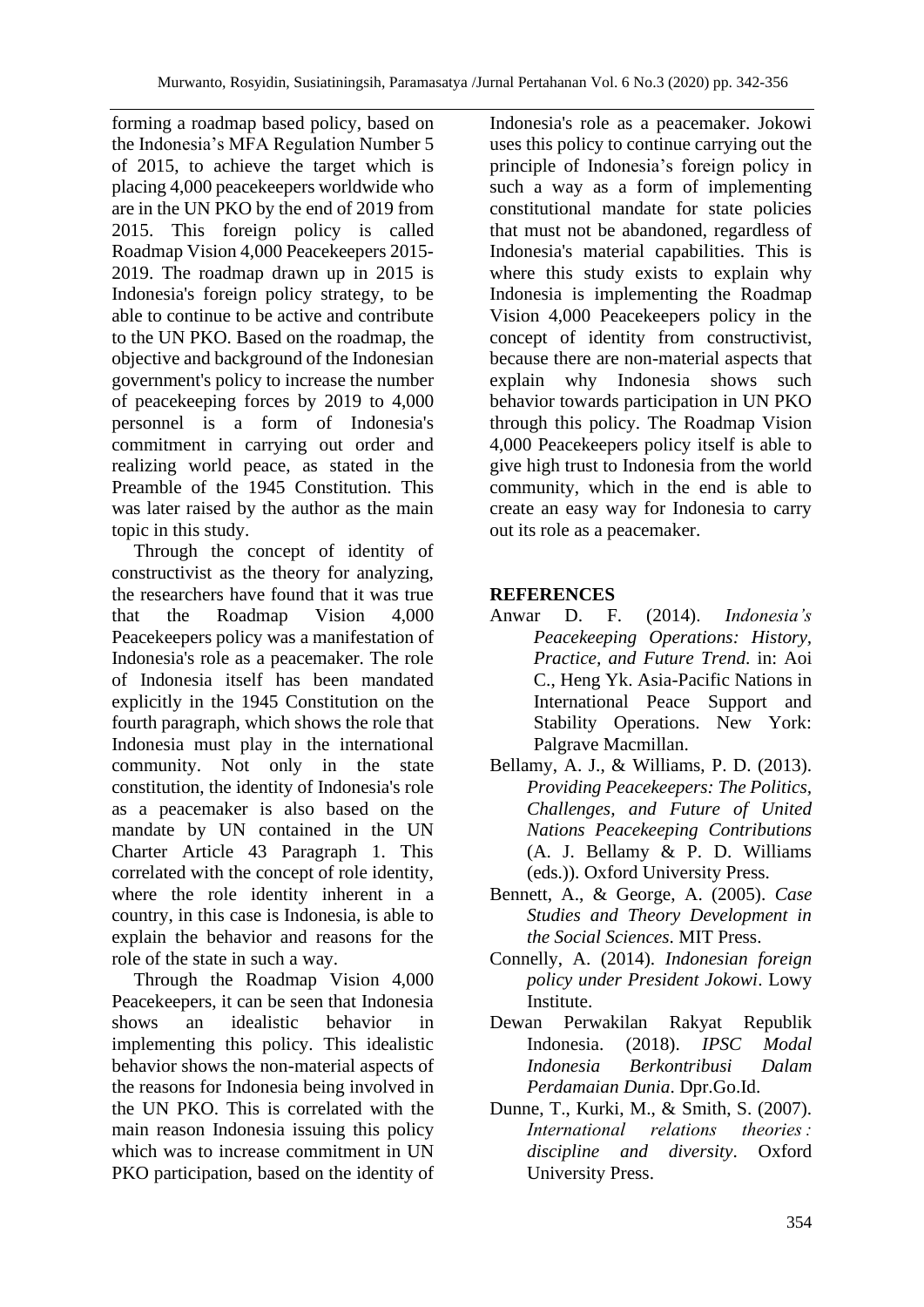- Ellemers, N., Spears, R., & Doosje, B. (2002). Self and Social Identity. *Annual Review of Psychology*, *53*(1), 164–165. https://doi.org/10.1146/annurev.psych .53.100901.135228
- Gray, C. (2008). The UN and the Use of Force. In *International Law and the Use of Force* (3rd ed.). Oxford University Press Inc.
- Haq, M. (2019). *JK: Rekam Jejak Peacekeeping Antar RI Jadi Anggota Dewan Keamanan PBB*. Detik News. https://news.detik.com/berita/d-4599698/jk-rekam-jejakpeacekeeping-antar-ri-jadi-anggotadewan-keamanan-pbb
- Hutabarat, L. (2018). Diplomasi Indonesia dalam Misi Pemeliharaan Perdamaian PBB. *Jurnal Pertahanan & Bela Negara*, *6*(2). https://doi.org/10.33172/jpbh.v6i2.30 8
- Hutabarat, L. F. (2014). Indonesian Participation in the UN Peacekeeping as an Instrument of Foreign Policy: Challenges and Opportunities. *Global & Strategis*, *8*(2), 183‐199.
- Katzenstein, P. (1996). *The Culture of National Security: Norms and Identity in Wortd Politics*. Columbia University Press.
- Kompas. (2019). *Menhan Membuka Asean Defence Ministers Meeting di Sentul*. Kompas.Com.
- Marsudi, R. (2015). *Strengthening support for UN peacekeeping*. The Jakarta Post. https://www.thejakartapost.com/news /2015/08/04/strengthening-support-

un-peacekeeping.html

- Ministry of Foreign Affairs of Republic of Indonesia. (2015). *Indonesia and the United Nations Peacekeeping Operations*. Kemlu.Go.Id.
- Peta Jalan Visi 4 .000 Personel Pemelihara Perdamaian 2015-2019, Pub. L. No. 5 (2015).
- Peta Jalan Visi 4 .000 Personel Pemelihara Perdamaian 2015-2019, Pub. L. No. 1

(2017).

- Ministry of Foreign Affairs of Republic of Indonesia. (2019). *Indonesia dan Misi Pemeliharaan Perdamaian PBB*. Kemlu.Go.Id.
- Munawwaroh. (2011). *Alasan SBY Membangun Pusat Perdamaian*. Tempo.
- Neack, L. (1995). UN Peace-Keeping: In the Interest of Community or Self? *Journal of Peace Research*, *32*(2), 181–196.
- Panduwinata, F., & Fitriani. (2018). *Analisis Kinerja Kementerian Luar Negeri Indonesia (2015-2018)* (No. 3; 3).
- Ruggie, J. G. (1998). What Makes the World Hang Together? Neoutilitarianism and the Social Constructivist Challenge. *International Organization*, *52*(4), 855–885. https://doi.org/10.1162/00208189855 0770
- Sorenson, D. S., & Wood, P. C. (2004). The Politics of Peacekeeping in the Post-Cold War Era. In D. S. Sorenson & P. C. Wood (Eds.), *The Politics of Peacekeeping in the Post-Cold War Era*. Routledge. https://doi.org/10.4324/97802033299 62
- Stets, J. E., & Burke, P. J. (2000). Identity Theory and Social Identity Theory. *Social Psychology Quarterly*, *63*(3), 224. https://doi.org/10.2307/2695870
- UN Peacekeeping. (2019). *Troop and Police Contributors*. UN Peacekeeping.
- United Nations. (2012). *Guidance for Effective Mediation*. United Nations.
- Wendt, A. (1999). Social Theory of International Politics. In *Social Theory of International Politics*. https://doi.org/10.1017/cbo97805116 12183
- Widiastuti, R. (2018). *Lepas Pasukan Perdamaian PBB, Jokowi Ingin Target Segera Tercapai*. Tempo.
- Wiharta, S. (2016). *Peacekeeping*